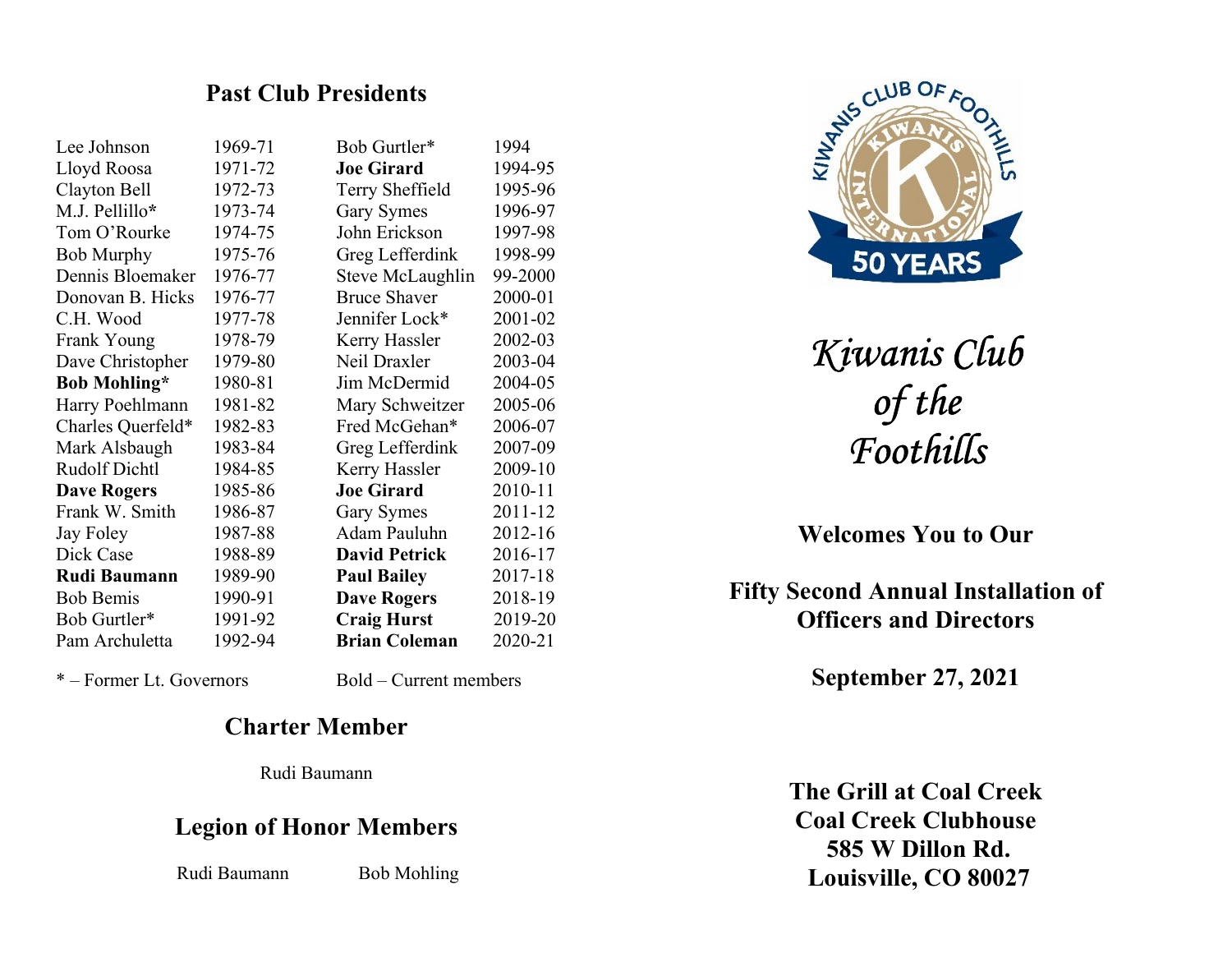# Kiwanis Club of the Foothills

# Officers for the 2021-22 Administrative Year October 1, 2021 – September 30, 2022

### $\Omega$ fficers

# Installation of Foothills Kiwanis 2021-2022 Officers and Board

## Program

| <b>UHICERS</b>                                                                                                      |                                            | Welcome                                          | <b>Brian Coleman</b> |
|---------------------------------------------------------------------------------------------------------------------|--------------------------------------------|--------------------------------------------------|----------------------|
| President<br>President-elect                                                                                        | <b>Bill Anderson</b><br>Matt Fredrick      | My Country 'tis of Thee                          | Dave Rogers          |
| Past-president<br>Secretary                                                                                         | <b>Brian Coleman</b><br>Vince VanZago      | Pledge of Allegiance                             | Vince VanZago        |
| Treasurer                                                                                                           | Joe Girard                                 | Invocation                                       | Michael Paugh        |
| <b>Board of Directors</b>                                                                                           |                                            | Introduction of Guests                           | Brian Coleman        |
| <b>With terms ending September 30, 2023:</b>                                                                        |                                            | <b>Breakfast</b>                                 |                      |
| Alan Boeve<br>Phil Rutledge                                                                                         | <b>Bill Duclos</b><br>Annette Wagenknecht  | Greetings from<br>2021-2022 Div. 11 Lt. Governor | Michelle Hoffner     |
| <b>With terms ending September 30, 2022:</b>                                                                        |                                            | Installation of Officers                         | Michelle Hoffner     |
| Rudi Baumann<br>Major Mike Paugh                                                                                    | <b>Bob Mohling</b><br>Martin Sugg          | 2020-2021 Year-end Comment                       | <b>Brian Coleman</b> |
|                                                                                                                     |                                            | Presentation of President's Gavel                | <b>Brian Coleman</b> |
|                                                                                                                     | <b>Perfect Attendance for 2020-21 Year</b> | President's 2021-22 Plans                        | <b>Bill Anderson</b> |
| Anderson, Baumann, Boeve, Coleman, Gilland, Girard,<br>Hurst, Mohling, Paugh, Rogers, Sugg, VanZago,<br>Wagenknecht |                                            | Closing                                          | <b>Bill Anderson</b> |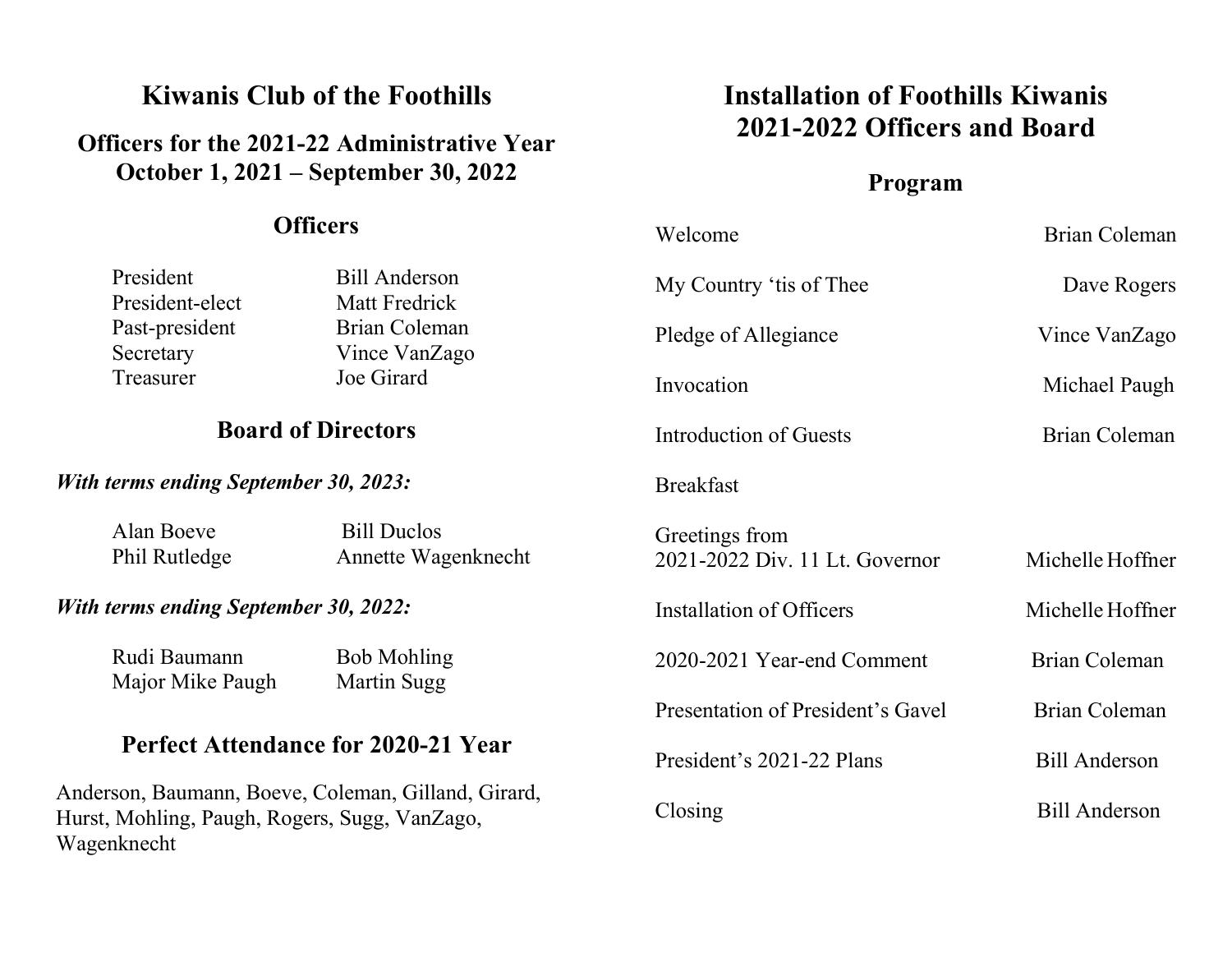### Foothills Kiwanis Lusche Awards

| Robert Mohling*              | Robert Gurtler        |
|------------------------------|-----------------------|
| David Rogers*                | Ken Criswell          |
| <b>Robert Murphy</b>         | M.J. Pellillo         |
| Rudi Baumann*                | Clarence Wood*        |
| John Shoaf                   | Lawrence Caldwell     |
| Kerry Hassler                | John Harmon           |
| Peter Sprenkle               | Terry Hardie          |
| Lloyd Jones                  | Jerry Gilland         |
| Joe Girard                   | Douglas Regenbrecht   |
| John Erickson                | James Peterson        |
| Gary Symes                   | Dale Querfeld         |
| Harry Poehlmann              | <b>Bruce Shaver</b>   |
| Jennifer Lock                | Roger Markham         |
| <b>Gerald Mordhorst</b>      | Dennis Hubbard        |
| <b>Clifford Simenson</b>     | Jean Cramer           |
| Neil Draxler                 | <b>Richard Gerson</b> |
| Greg Lefferdink              | Sean Nesbitt          |
| Sandy Felte                  | Dick Bradfield*       |
| James McDermid               | Fred McGehan          |
| Norm Abshire                 | Ernie Smith           |
| Mary Schweitzer              | Lawrence Caldwell*    |
| Joey Buot                    | Hugh Matheson*        |
| J.K. Kalkhorst               | Barbara Brown         |
| <b>Waverly Person</b>        | Michael Reagan        |
| Dana Alford                  | Adam Pauluhn          |
| Allison DeYoung              |                       |
| <b>Note: Star Recipients</b> |                       |

### Hixson Awards

David Rogers Robert Mohling

### Tablet of Honor

Robert Mohling